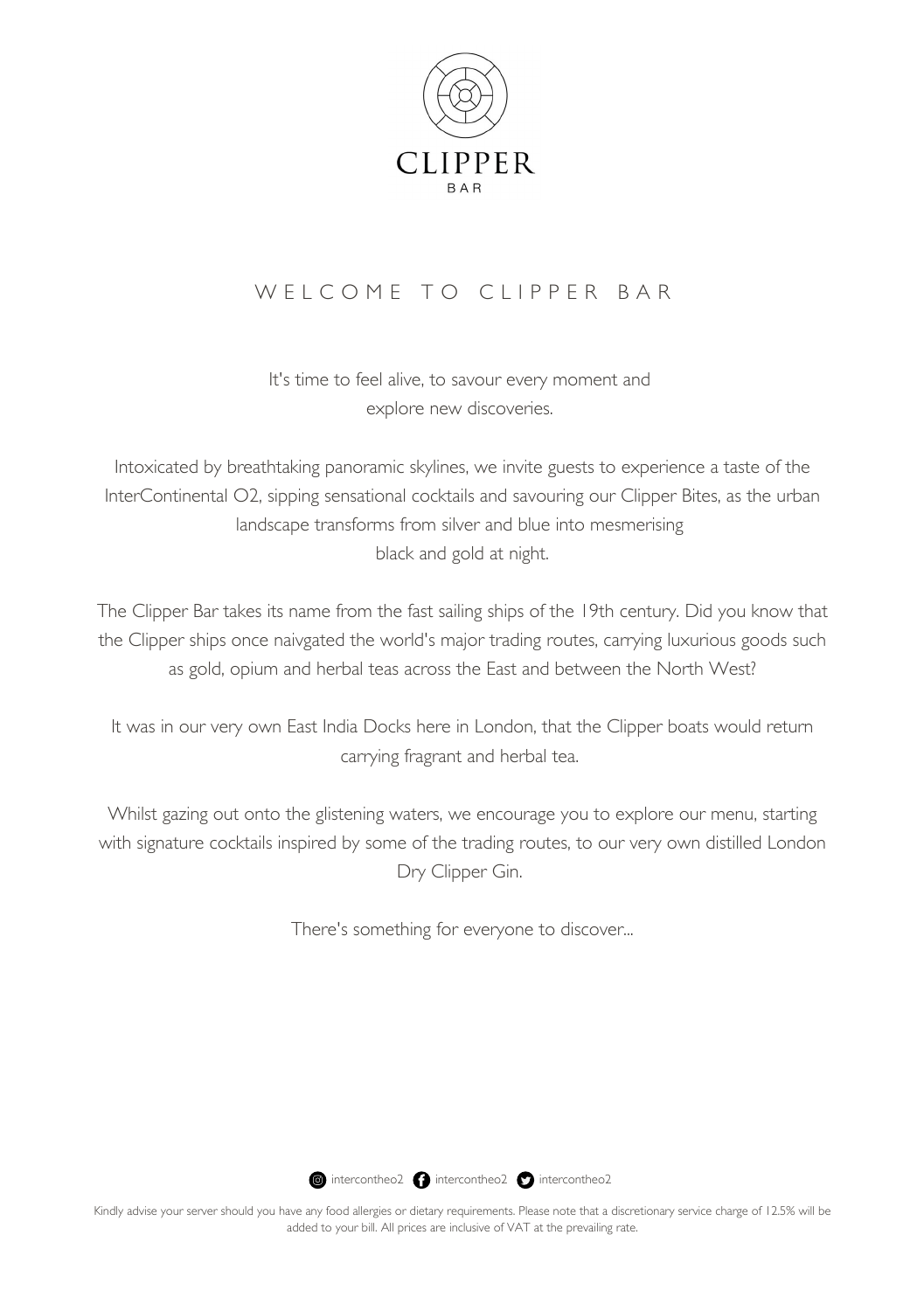

### F O O D M E N U

Caviar & Indulgence

| Oscietra Prestige                                        | £120.00 |
|----------------------------------------------------------|---------|
| Exmoor Cornish                                           | £85.00  |
| Velouté of Jersey Royals with oak-smoked salmon, chives, | £36.00  |
| and Exmoor caviar                                        |         |
| Cornish crabmeat 'Crab Dogs' served with toasted brioche | f18.00  |

Mix & Match Bites - Any 2 for £25

| Samosa Chaat with chickpea, cumin yoghurt, tamarin and    | £13.00 |
|-----------------------------------------------------------|--------|
| pomegranate $(V)$                                         |        |
| Szechuan pepper-fried squid served with garlic mayonnaise | £13.00 |
| Crispy Buffalo chicken wings served with hot sauce        | £14.00 |
| Halloumi fries with lemon Greek yoghurt dressing and      | £14.00 |
| pomegranate molasses (V)                                  |        |
| Sautéed honey-glazed chorizo with chilli and sauerkraut   | £13.00 |

**@** intercontheo2 **@** intercontheo2 **@** intercontheo2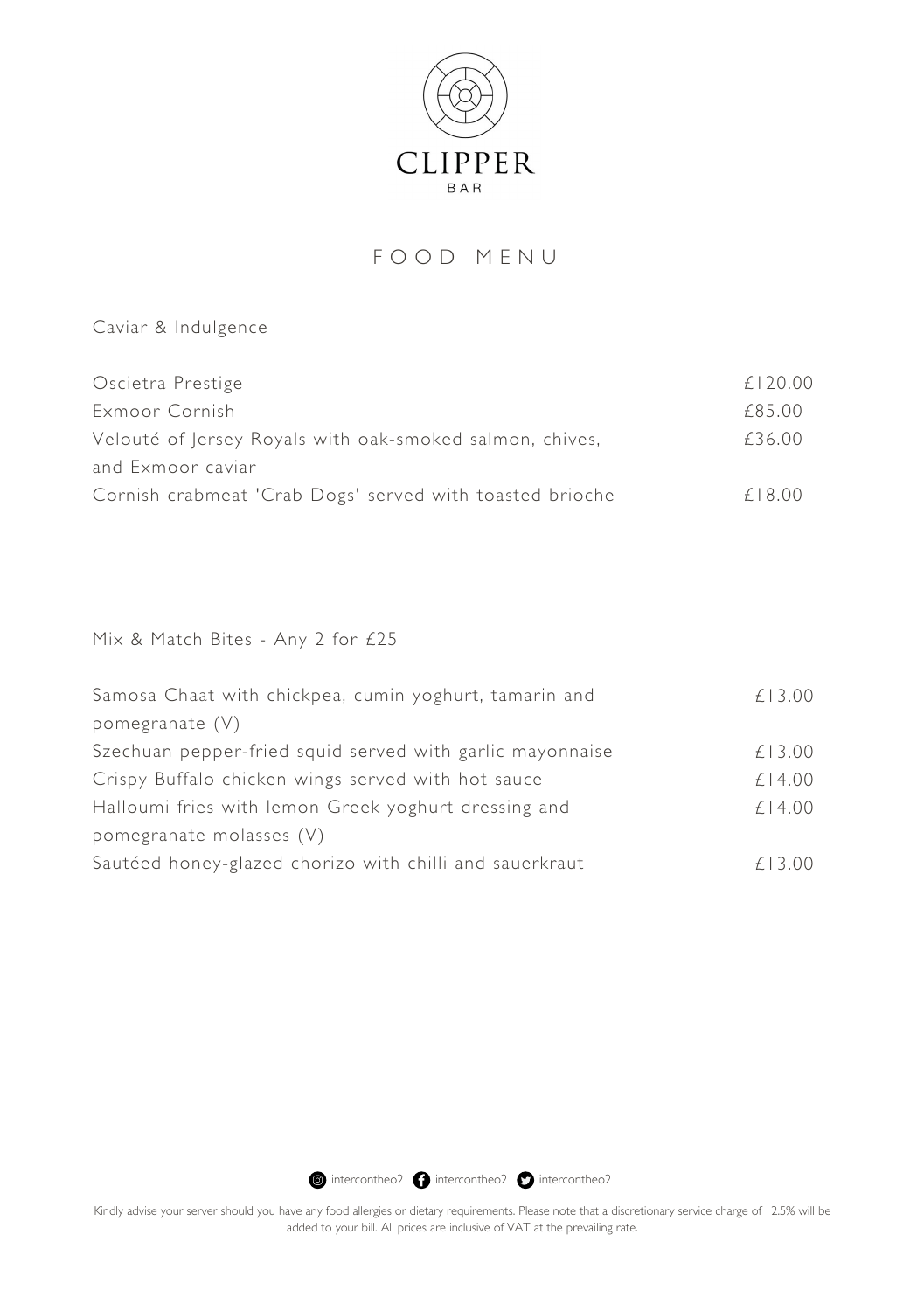

### F O O D M E N U

| Bao Buns - Choose from:                                                                                                 | £13.00 |
|-------------------------------------------------------------------------------------------------------------------------|--------|
| Salt beef brisket<br>BBQ pork belly<br>Hoisin duck confit<br>Pan-fried Haloumi with avocado and pickled veg (V)         |        |
| Sharing Platters                                                                                                        |        |
| British Cheese Platter<br>Beenleigh blue, Caerphilly, Cornish Yard, Tamworth,<br>quince jelly, grapes, celery, crackers | £24.00 |
| British Charcuterie Board<br>Salami, chorizo, coppa, olives, piccalilli, toasted sourdough                              | £28.00 |

**intercontheo2 intercontheo2** intercontheo2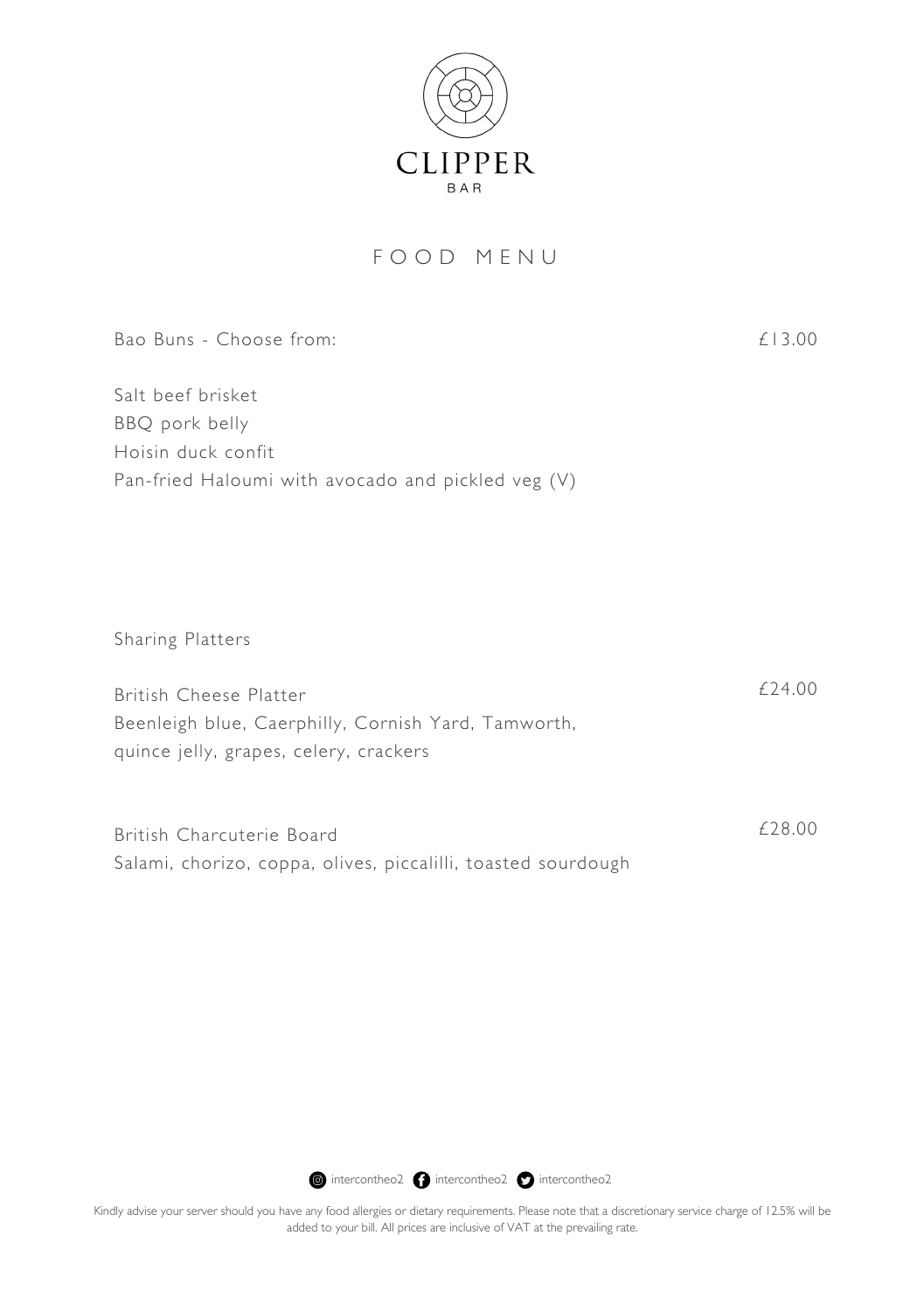

# S I G N A T U R E C O C K T A I L S

| Beyond the Clouds                                                                                                                    | £18.00 |
|--------------------------------------------------------------------------------------------------------------------------------------|--------|
| Belvedere vodka, Archers shaken with lavender syrup, lemon juice                                                                     |        |
| balanced with a touch of grapefruit bitters.                                                                                         |        |
| Clipper Negroni<br>Inspired from an all-time classic, our very own Gin is stirred together                                           | £16.50 |
| with a specially infused range of vermouths to create a smooth and<br>elegant finish.                                                |        |
| The Falcon                                                                                                                           | £16.50 |
| This hybrid cocktail brings together bourbon and spiced rum stirred<br>with Cherry Herring liqueur and sweet vermouth with a dash of |        |
| chocolate bitters. Finished with a touch of maraschino cherry liqueur.                                                               |        |
| Night on the Peninsula                                                                                                               | £17.00 |
| A delightful combination of vodka and Café Brandy shaken with fresh                                                                  |        |
| espresso. To leave you with a smile on your face, a drop of coconut<br>syrup is added for something a little sweet!                  |        |
| War of Roses                                                                                                                         | £17.50 |
| For those who are partial to something zesty and effervescent, this                                                                  |        |
| cocktail marries together our own Clipper Gin, Italicus liqueur, St.                                                                 |        |
| Germain and Lanique rose liqueur shaken with lemon juice and rose                                                                    |        |
| syrup, finished with champagne.                                                                                                      |        |

**intercontheo2 intercontheo2** intercontheo2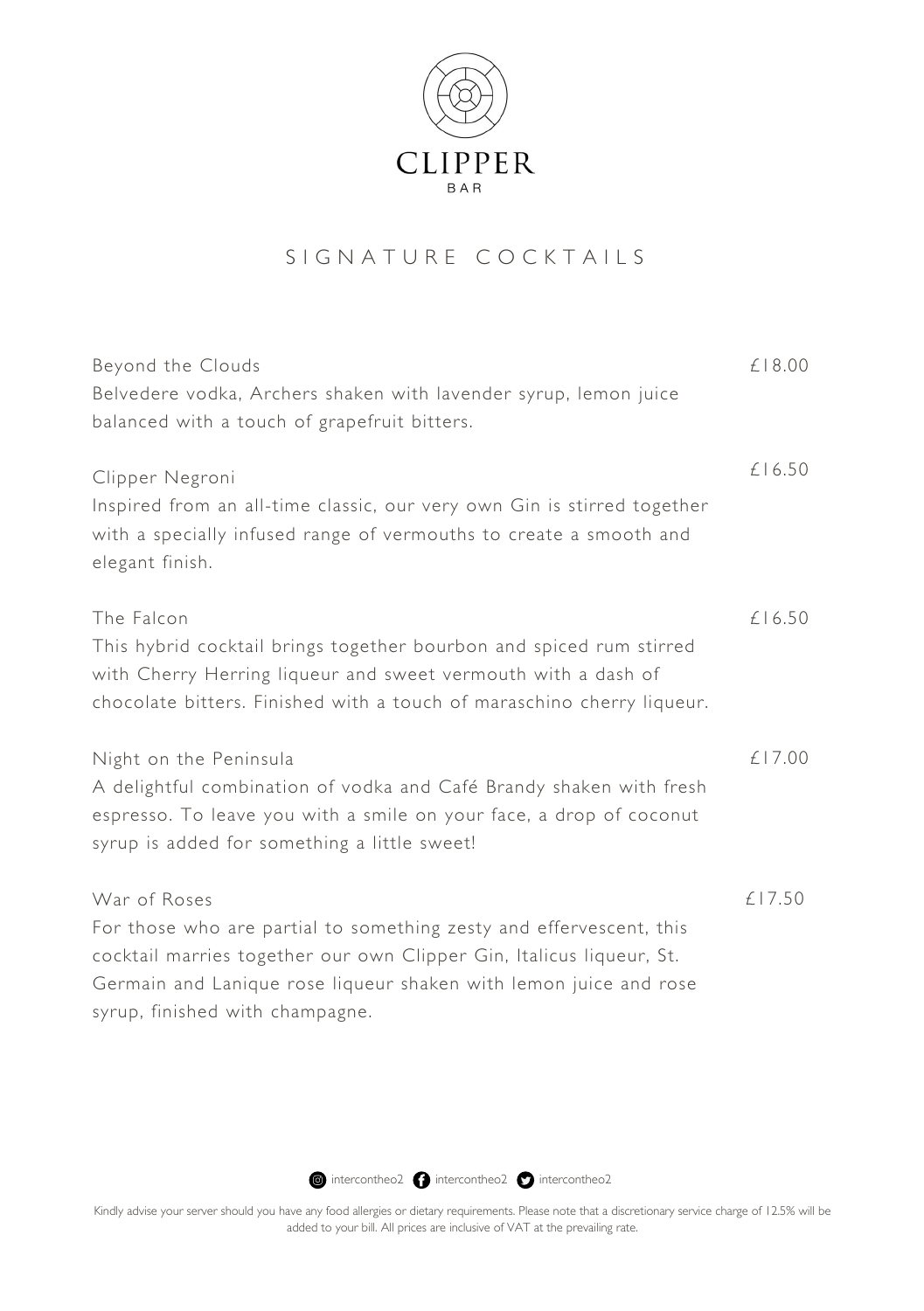

| Miss Snell                                                                                                                              | £17.50 |
|-----------------------------------------------------------------------------------------------------------------------------------------|--------|
| Inspired by the infamous Miss Snell, our delicately infused vodka is                                                                    |        |
| shaken with hibiscus syrup and lemon juice to create something heroic!                                                                  |        |
| El Soul                                                                                                                                 | £17.00 |
| Served tall and over ice, Blanco tequila, Aperol and Agave syrup is<br>shaken together with lime and grapefruit juice topped with soda, |        |
| evoking a sense of warmth and colour!                                                                                                   |        |
| Moon Walk                                                                                                                               | £17.00 |
| Elegant champagne cocktail perfect to start or finish your day. Grand                                                                   |        |
| Marnier is shaken with grapefruit juice and a touch of orange bitters                                                                   |        |
| topped with champagne.                                                                                                                  |        |
|                                                                                                                                         |        |

# N O N - A L C O H O L I C C O C K T A I L S

| Summers End                                                             | $f \perp 00$ |
|-------------------------------------------------------------------------|--------------|
| Apple juice, pineapple juice, lemon juice and cranberry juice flavoured |              |
| with rose and jasmine syrup                                             |              |
|                                                                         |              |
| Pink-lit Sunset                                                         | $f \perp 00$ |
| Coconut milk, grenadine and pineapple juice blended with a hint of      |              |
| double cream                                                            |              |

**intercontheo2 intercontheo2** intercontheo2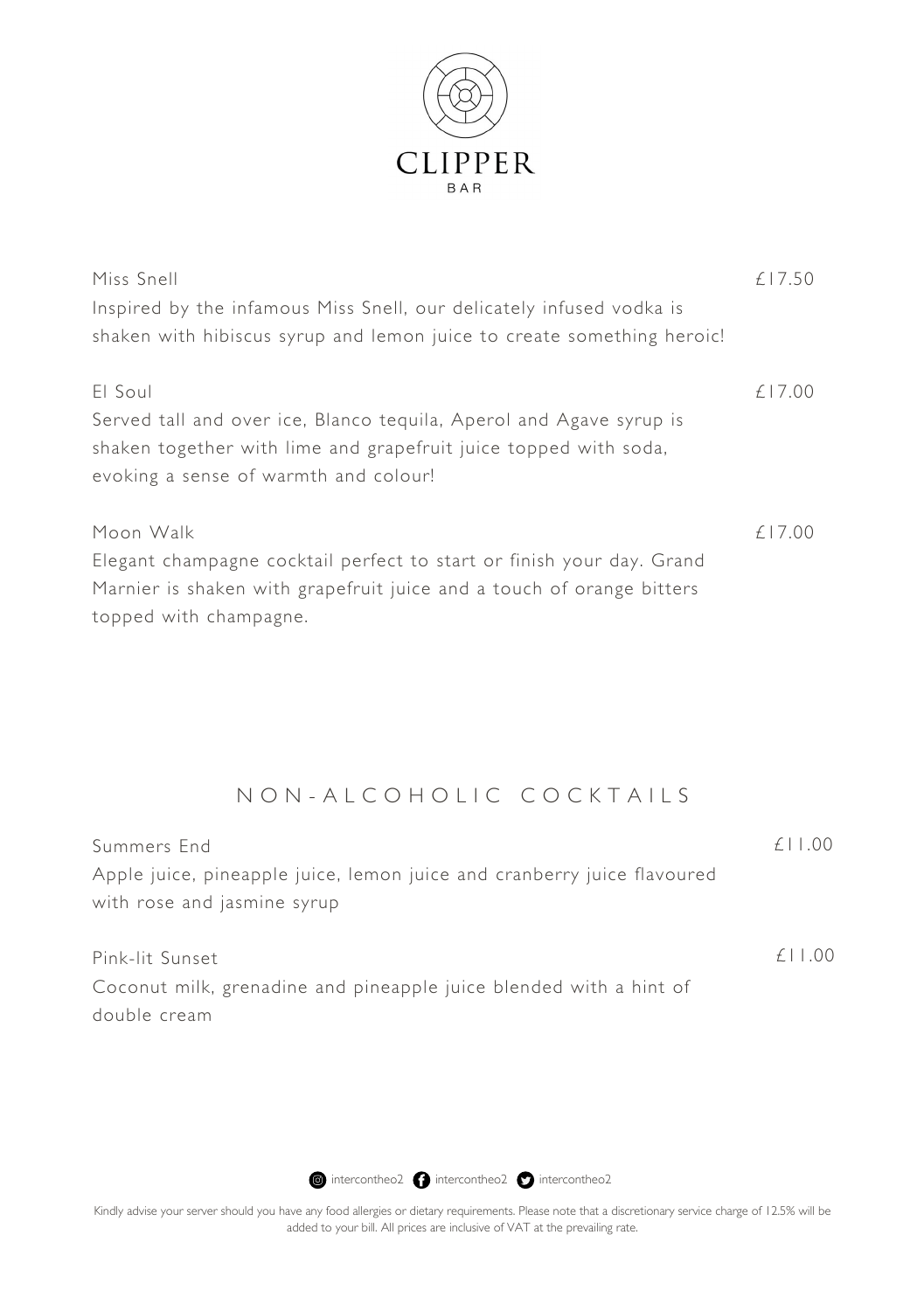

### C H A M P A G N E A N D S P A R K L I N G W I N E

|                                 | Year        | By Glass | By Bottle     |
|---------------------------------|-------------|----------|---------------|
| Prosecco Spumante Brut, Italy   | Non-Vintage | £10.00   | £47.00        |
| Laurent Perrier "La Cuvée" Brut | Non-Vintage | £15.00   | £75.00        |
| Laurent Perrier "Cuvée Rosé"    | Non-Vintage | £17.00   | £100.00       |
| Laurent Perrier Ultra Brut      | Non-Vintage |          | £100.00       |
| Laurent Perrier                 | 2007        |          | £100.00       |
| Laurent Perrier Grand Siécle    |             |          | £280.00       |
| Bollinger Special Cuvée         | Non-Vintage |          | $£$   $ 0.00$ |
| Bollinger La Grande Année       |             |          | £155.00       |
| Dom Perignon                    | 2012        |          | £230.00       |
| Krug Grande Cuvée               | Non-Vintage |          | £231.00       |

### FORTIFIED WINES

The house of D'Oliveira was founded in 1850 and is one of the finest sources for specially aged Madeira wines. The company remains a family business to this day and their selection of single varietal Madeira wines date back to their founding year of 1850; the height of trading for the Clipper boats. All wines have been cask aged in the ancient cellars of D'Oliveira from 1619 and were bottled in the 1970's.

|                                | Year   | By Glass | By Bottle |
|--------------------------------|--------|----------|-----------|
| D'Oliviera Verdelho (Portugal) | $1912$ | £62.00   | £450.00   |
| D'Oliviera Malvasia (Portugal) | 1907   | £76.00   | £550.00   |

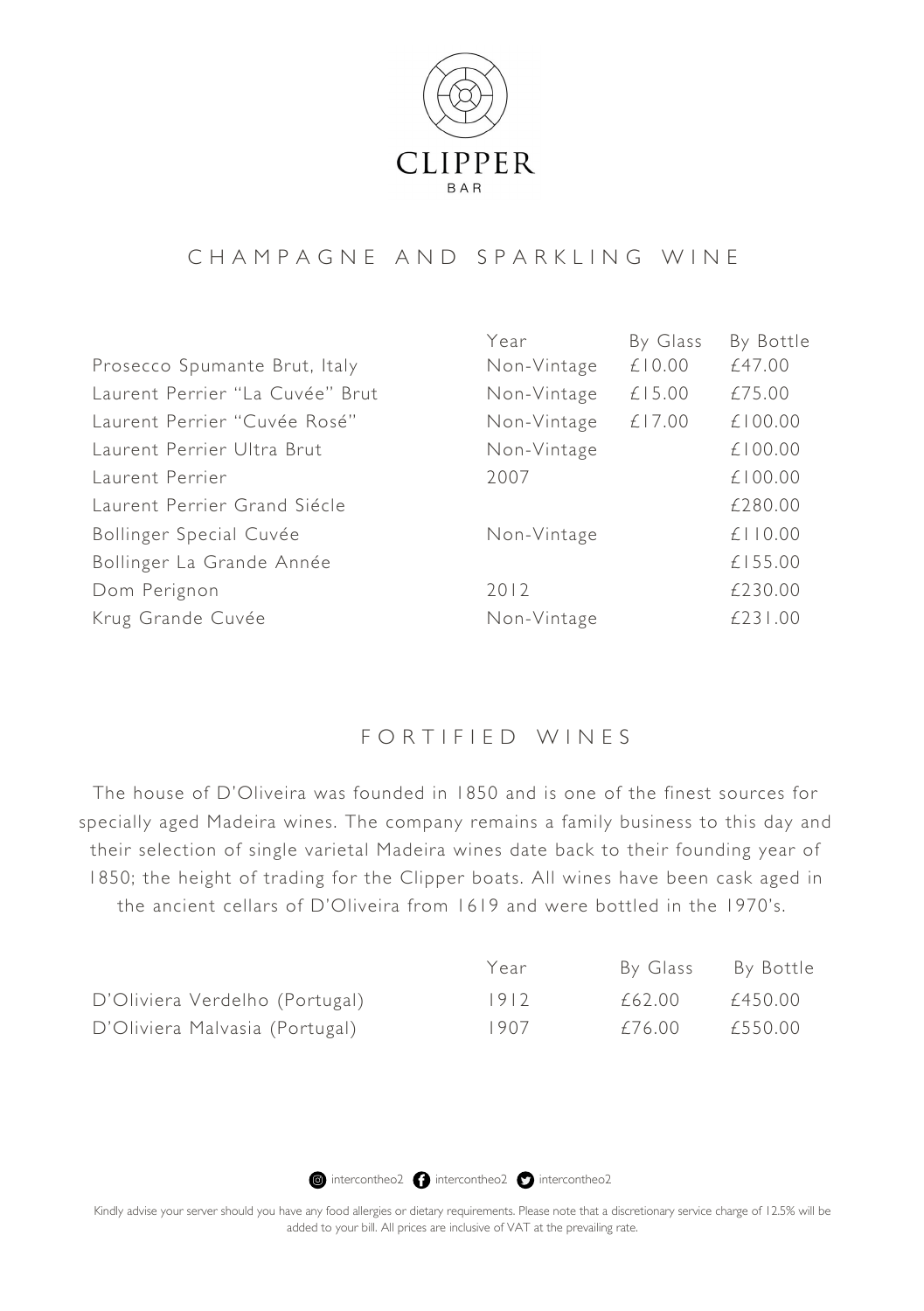

### WHITE WINE

|                                                        | $175$ ml | $250$ ml | By Bottle |
|--------------------------------------------------------|----------|----------|-----------|
| El Circo, Macabeo, Spain, 2020                         | £9.00    | £11.00   | £33.00    |
| Sauvignon Blanc 'Wally', Les Caves de la Loire, Loire, | £10.00   | £12.50   | $£4$   00 |
| France 2020                                            |          |          |           |
| Pinot Grigio 'Terrapieno', Alpha Zeta, Veneto,         | £10.50   | £14.00   | $£4$   00 |
| Italy 2020                                             |          |          |           |
| Chardonnay, Peter Lehmann Hill & Valley,               | £13.00   | £17.00   | £50.00    |
| Australia 2020                                         |          |          |           |
| Albariño "Sentidiño", Bodegas Gallegas, Galicia,       | £11.50   | £15.00   | £45.00    |
| Spain 2020                                             |          |          |           |
| Vinho Verde Loureiro Alvarinho, Azevedo,               | £9.50    | £12.00   | £35.00    |
| Portugal 2020                                          |          |          |           |
| Greywacke Sauvignon Blanc, Marlborough, New            | £15.00   | £19.50   | £57.00    |
| Zealand 2020                                           |          |          |           |

### R E D W I N E

| Organic Monastrell, Familia Castaño, Murcia, Spain 2020 £9.00 |        | £11.50 | £33.00 |
|---------------------------------------------------------------|--------|--------|--------|
| Malbec, Amalaya, Calchaqui Valley, Salta,                     | £11.00 | £14.50 | £42.00 |
| Argentina 2020                                                |        |        |        |
| Merlot, Château Haut-Blanville, Pays d'Oc,                    | £11.50 | £15.00 | £44.00 |
| France 2020                                                   |        |        |        |
| Esteva Douro Tinto, Casa Ferreirinha, Douro,                  | £9.50  | £12.50 | £35.00 |
| Portugal 2019                                                 |        |        |        |
| Montepulciano d'Abruzzo, Il Faggio, Abruzzo, Italy 2019       | £10.00 | £13.50 | £37.00 |
| Rioja Crianza, Bodegas LAN, Spain 2018                        | £12.00 | £15.50 | £47.00 |
| Pinot Noir, Tinpot Hut, Marlborough,                          | £14.00 | £19.00 | £55.00 |
| New Zealand 2018                                              |        |        |        |

**intercontheo2 intercontheo2** intercontheo2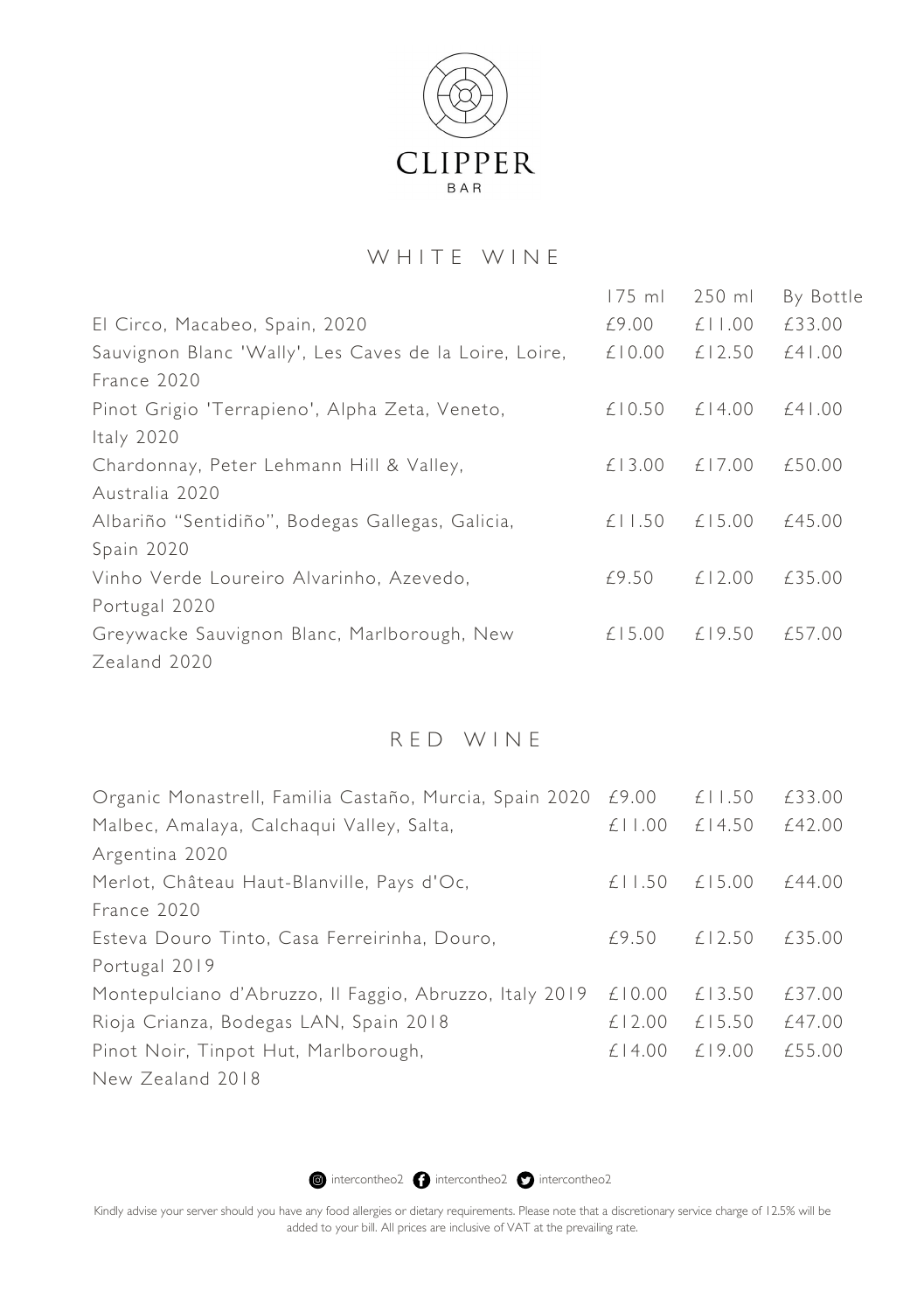

# R O S É W I N E

Rioja Rosado, El Coto, Spain 2020 Estérelle Côtes de Provence, Château du Rouët, France 2020 £9.50 £12.50 £37.00 £10.50 £14.50 £45.00 175 ml 250 ml By Bottle

## P O R T A N D S H E R R Y

|                                                             |        | 100 ml By Bottle |
|-------------------------------------------------------------|--------|------------------|
| Justinos Madeira 10yr Malvasia, Portugal                    | £12.00 | £72.00           |
| Manzanilla 'Deliciosa' Pago de Miraflores, Andalucia, Spain | £8.00  | £26.00           |
| Offley LBV Port, Douro, Portugal 2016                       | £7.00  | £45.00           |
| Sandeman 10 year Tawny Port Portugal NV                     | £9.00  | £49.00           |
| Grahams Vintage Portugal 1997                               | £16.00 | $f \perp 0.00$   |

**@** intercontheo2 **@** intercontheo2 **@** intercontheo2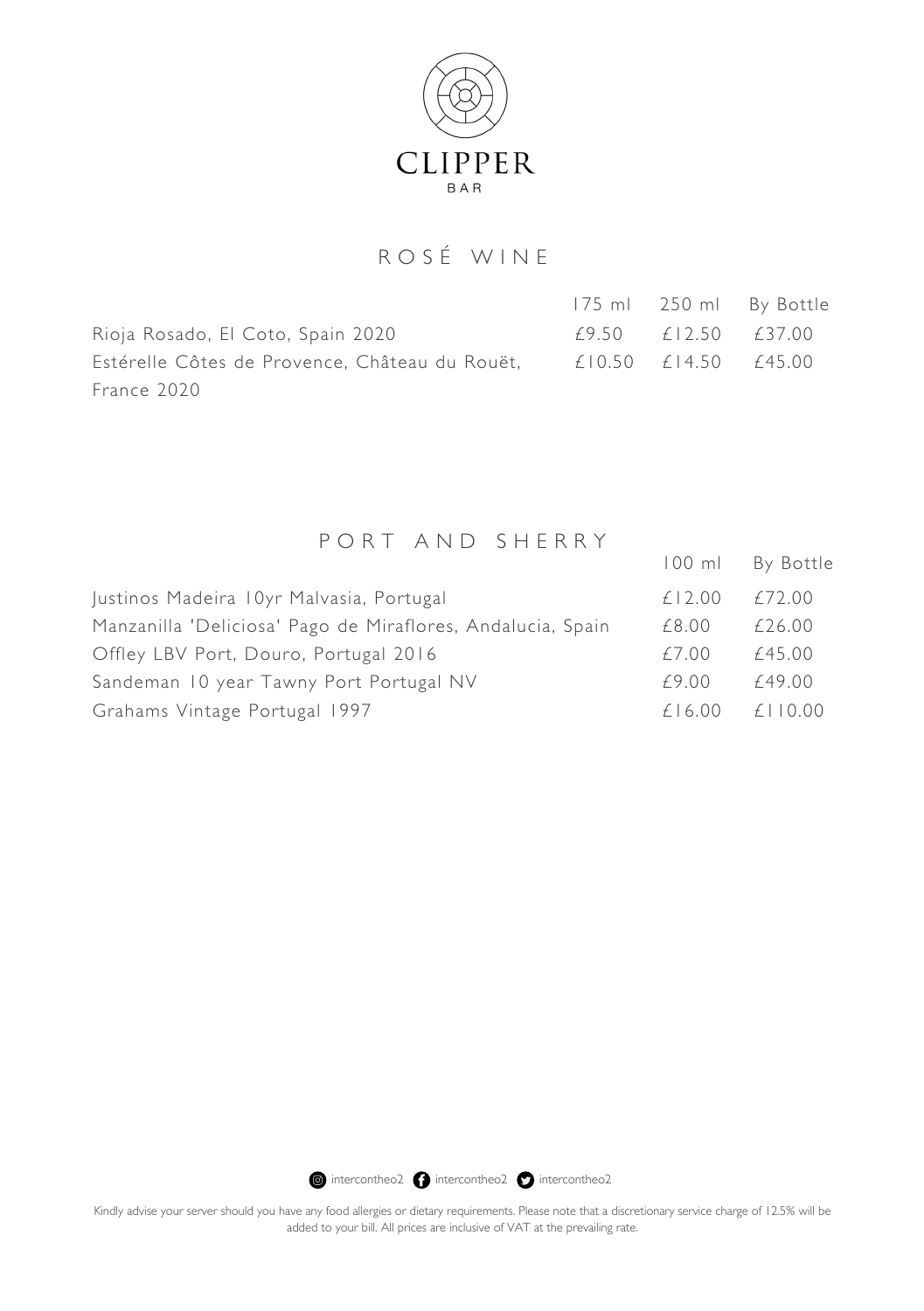

#### $G IN$

Origin

£13.00 £11.00 £12.00 £11.50 £11.50 £11.50 £11.50 £11.50 £11.00 £14.00 £11.50 £12.50 £12.00 £11.00 £13.00 £14.00 £15.00 £11.50 £12.00 £13.00 £11.00 £14.50 £12.00 £13.00

£11.50

Clipper Adnams Copper House Aviation American Bloom Bombay Sapphire Bulldog Caorunn Citadelle Chase Chase Grapefruit & Pomelo City of London No. 1 Dry Gin City of London No. 2 Christopher Wren City of London No. 3 Old Tom City of London No. 4 Sloe Gin City of London No. 5 Square Mile East India Gin Gin Mare Hayman's London Dry Gin Hayman's Old Tom Hendrick's Jinzu Junipero Martin Miller's Marylebone Monkey 47 No. 209 Premium Schwarzwald Dry, Germany £16.50 London Dry, England London Dry, England New Western, U.S.A London Dry, England London Dry, England London Dry, England New Western, Scotland New Western, France English Dry, England English Dry, England London Dry, England London Dry, England Old Tom, England Sloe Gin, England London Dry, England London Dry, India New Western, Spain Old Tom, England Old Tom, England New Western, Scotland New Western, Scotland Genever, England London Dry, England London Dry, England New Western, U.S.A

 $\bullet$  intercontheo2  $\bullet$  intercontheo2  $\bullet$  intercontheo2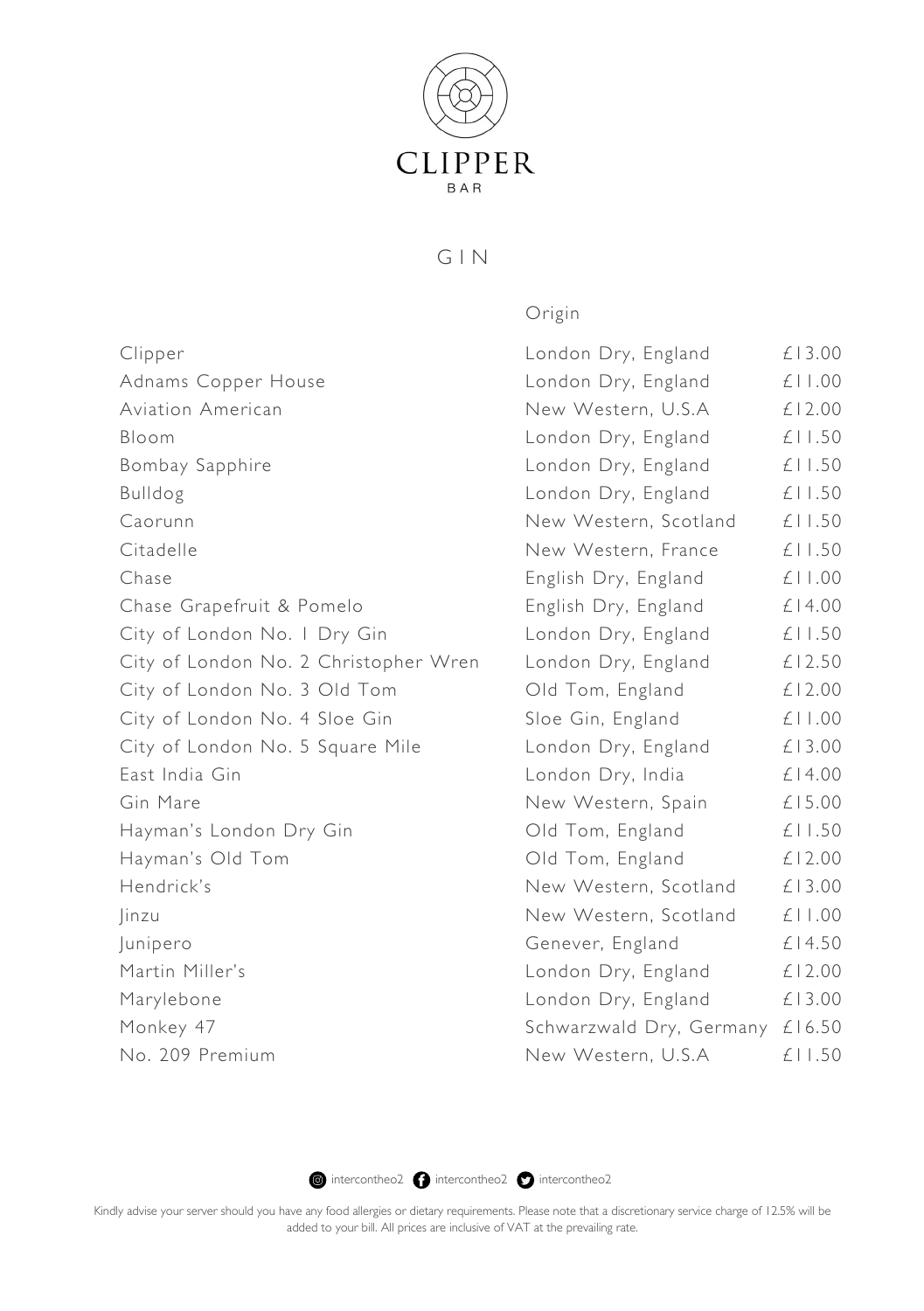

## G I N

| Nordes                     | New Western, Spain    | £13.00 |
|----------------------------|-----------------------|--------|
| Opihr                      | London Dry, England   | £11.00 |
| Plymouth                   | London Dry, England   | £12.00 |
| Portobello Road Gin        | London Dry, England   | £11.50 |
| Sacred Juniper             | London Dry, England   | £12.50 |
| Sipsmith                   | London Dry, England   | £11.50 |
| Tangueray                  | New Western, Scotland | £13.00 |
| Tangueray No. 10           | New Western, France   | £14.50 |
| Tanqueray Flor de Sevilla  | London Dry, England   | £13.50 |
| The Botanist               | New Western, England  | £13.00 |
| Whitley Neil               | London Dry, England   | £11.50 |
| Warner Edwards Elderflower | English Dry, England  | £14.00 |
| Warner Edwards Rhubarb     | English Dry, England  | £14.00 |

R U M

| Albeha Organic Cachaca Silver       | Brazil            | £11.50      |
|-------------------------------------|-------------------|-------------|
| Angostura 1919                      | Trinidad & Tobago | £11.50      |
| Appleton Signature                  | amaica            | £11.50      |
| Captain Morgan Black                | Puerto Rico       | £11.00      |
| Captain Morgan Spiced               | Puerto Rico       | £11.50      |
| Chariman's Reserve White Label      | St Lucia          | £11.50      |
| Clement Premiere Canne              | Martinique        | £12.50      |
| Clement VSOP                        | Martinique        | £14.00      |
| Diplomatico Reserva Exclusiva       | Venezuela         | £14.50      |
| El Dorado Special Reserve Rum (15y) | Guyana            | £18.50      |
| Elements Eight - Gold Rum           | St. Lucia         | £11.50      |
| Flor De Cana 12 Centenario          | Nicaguara         | £11.50      |
| Goslings Black Seal Rum             | Bermuda           | £11.00      |
| Havana Club 3 Year                  | Cuba              | $£$   $.00$ |

**intercontheo2 intercontheo2** intercontheo2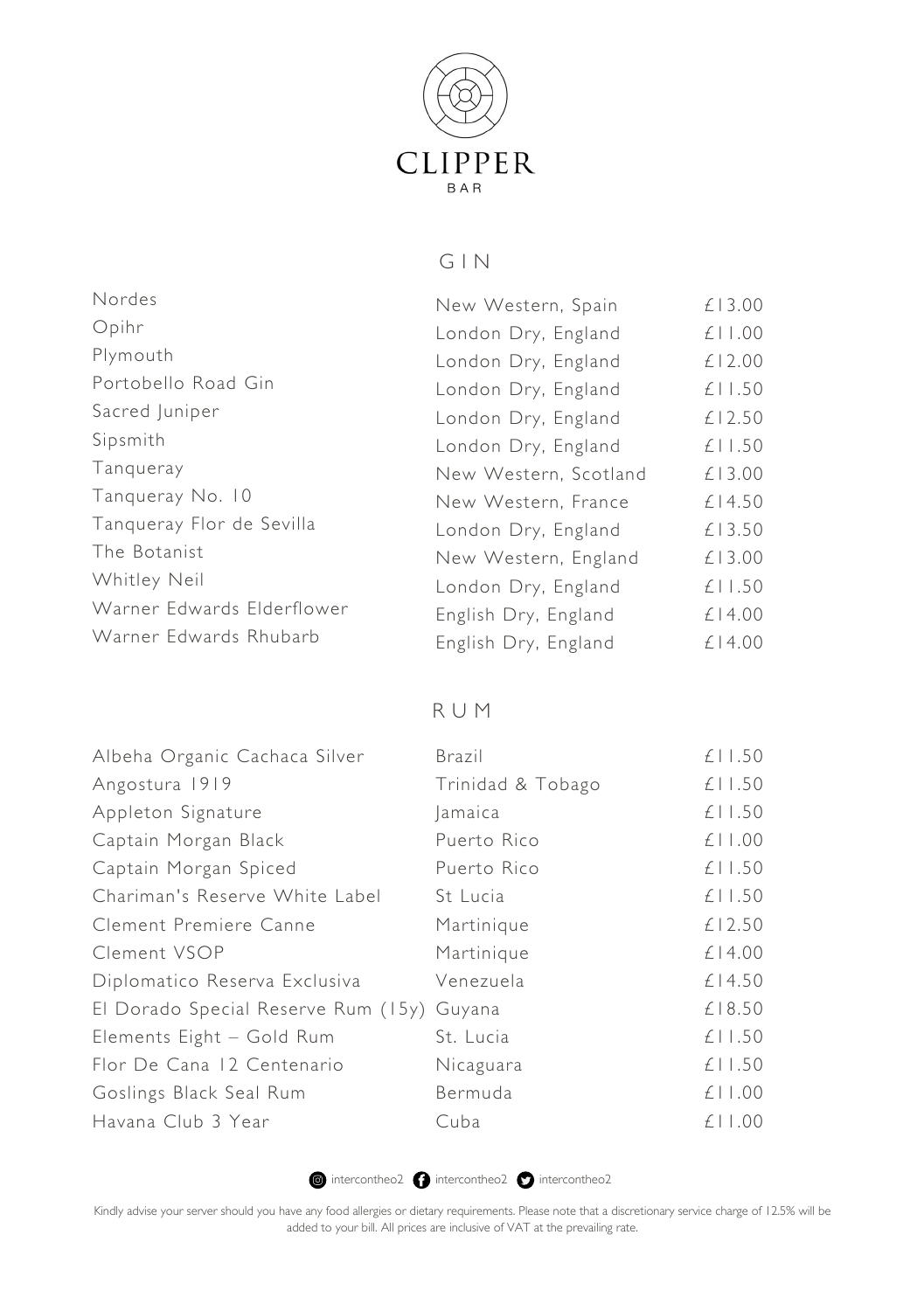

### R U M

| Cuba                   | £11.50 |
|------------------------|--------|
| Cuba                   | £28.00 |
| Cuba                   | £12.50 |
| USA.                   | £11.50 |
| <b>Barbados</b>        | £12.50 |
| <b>Barbados</b>        | £13.50 |
| <b>Barbados</b>        | £11.50 |
| Venezuela              | £11.00 |
| Venezuela              | £12.00 |
| British Virgin Islands | £13.00 |
| Anguilla               | £12.00 |
| Guatemala              | £18.00 |
| Venezuela              | £15.00 |
|                        |        |

#### V O D K A

| Absolut Citron             | Sweden      | £11.00 |
|----------------------------|-------------|--------|
| Absolut Pear               | Sweden      | £11.00 |
| Absolut Vanilla            | Sweden      | £11.00 |
| Belvedere                  | Poland      | £14.50 |
| <b>Black Cow Pure Milk</b> | England     | £11.00 |
| Chase Potato               | England     | £12.00 |
| Ciroc                      | France      | £14.00 |
| Ciroc Red Berry            | France      | £14.00 |
| Grey Goose                 | France      | £14.00 |
| Ketel One                  | Netherlands | £11.50 |
| Luksusowa Potato           | Poland      | £11.00 |
| Russian Standard Platinum  | Russia      | £12.00 |
| Sipsmith Barley            | England     | £11.50 |
| Zubrowka                   | Poland      | £12.00 |

**intercontheo2 intercontheo2** intercontheo2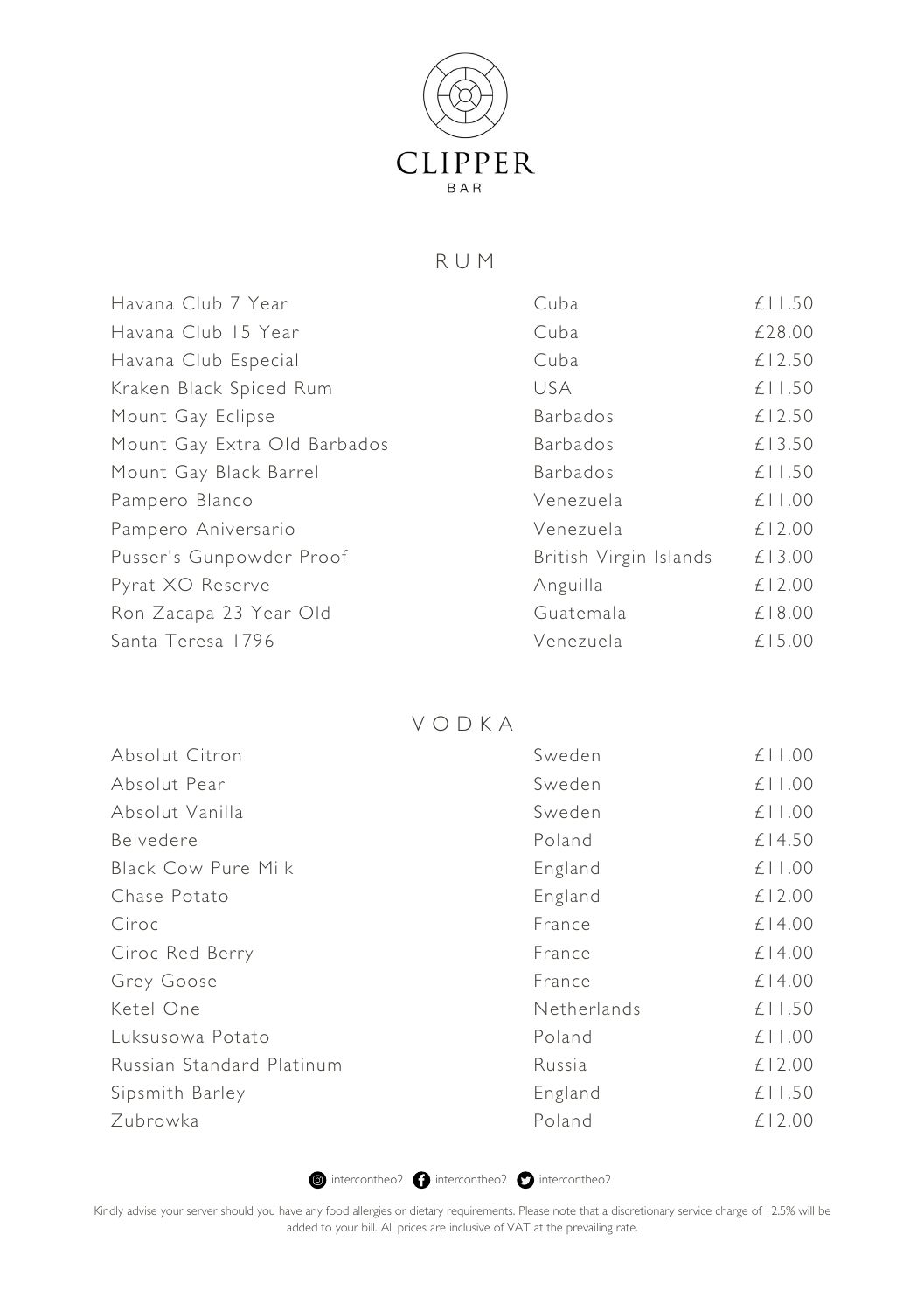

# T E Q U I L A

| Don Julio Anejo                         | $£$   6.00  |
|-----------------------------------------|-------------|
| Don Julio Blanco                        | £15.00      |
| Don Julio Reposado                      | £15.50      |
| Casamigos Anejo                         | $£$   6.00  |
| Herradura Reposado                      | £13.50      |
| Jose Cuervo Gran Centenario Plata       | $£$   $.00$ |
| Jose Cuervo Reserva de la Familia Anejo | £18.00      |
| Olmeca Altos Plata                      | $£$   $.00$ |
| Olmeca Altos Reposado                   | $£$   $.00$ |
| Olmeca Blanco                           | $£$   $.00$ |
| Olmeca Reposado                         | $£$   $.00$ |
| Patron Anejo                            | £19.00      |
| Patron Reposado                         | £18.00      |
| Patron Silver                           | £17.00      |
| QuiQuiRiQui Mezcal                      | £13.50      |
|                                         |             |

### SINGLE MALT WHISKEY

| Lowlands                  |        |
|---------------------------|--------|
| Auchentoshan 12 YO        | £13.00 |
| Auchentoshan American Oak | £12.00 |
| Auchentoshan Three Wood   | £15.00 |
| <b>Islay</b>              |        |
| Ardbeg 10 YO              | £12.50 |
| Bowmore Darkest 15 YO     | £16.00 |
| Bowmore 18 YO             | £17.00 |
| Bruichladdich Laddie      | £13.00 |
| Lagavulin 16 YO           | £16.00 |
| Laphroaig 10 YO           | £13.00 |

**intercontheo2 intercontheo2** intercontheo2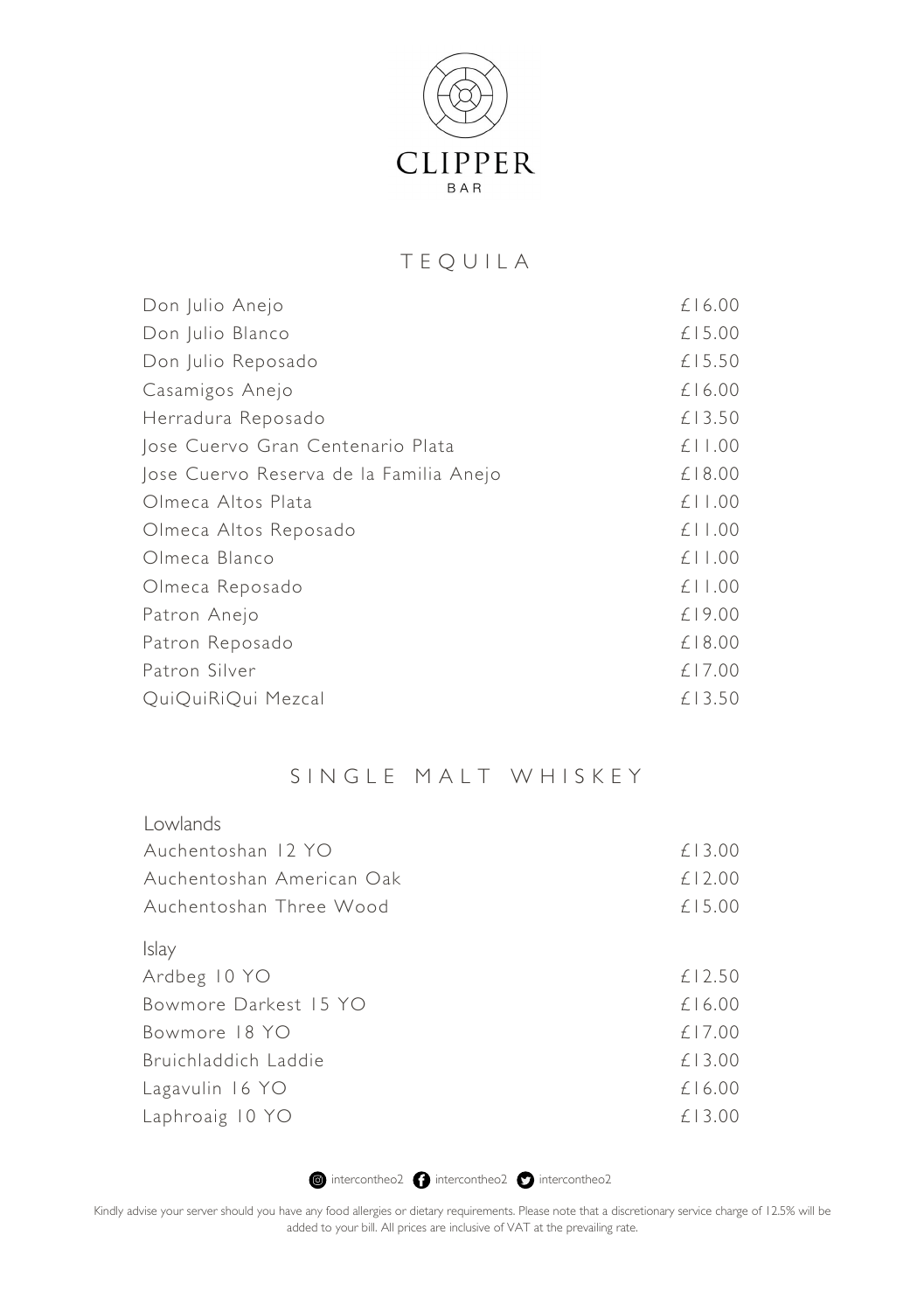

# S IN GLE MALT WHISKEY

| Highland               |        |
|------------------------|--------|
| Clynelish 14 YO        | £15.50 |
| Dalwhinnie 15 YO       | £15.00 |
| Dalmore 12 YO          | £13.00 |
| Dalmore King Alexander | £35.00 |
| Glenmorangie 18 YO     | £19.00 |
| Glenmorangie Signet    | £27.00 |
| Glenmorangie           | £11.00 |
| Oban 14 YO             | £15.50 |
|                        |        |

| Speyside                      |        |
|-------------------------------|--------|
| Balvenie Double wood 12 YO    | £14.50 |
| Balvenie Caribbean Cask 14 YO | £16.50 |
| Balvenie 17 YO                | £25.00 |
| Balvenie – Portwood 21 YO     | £33.00 |
| Glenfarclas 15 YO             | £16.00 |
| Glenfiddich 15 YO             | £16.00 |
| Glenfiddich 18 YO             | f19.50 |
| Glenfiddich 21 YO             | f27.00 |
| Glenlivet Founders Reserve    | £12.50 |

| f11.50 |
|--------|
| £26.00 |
| f13.00 |
|        |

**intercontheo2 intercontheo2** intercontheo2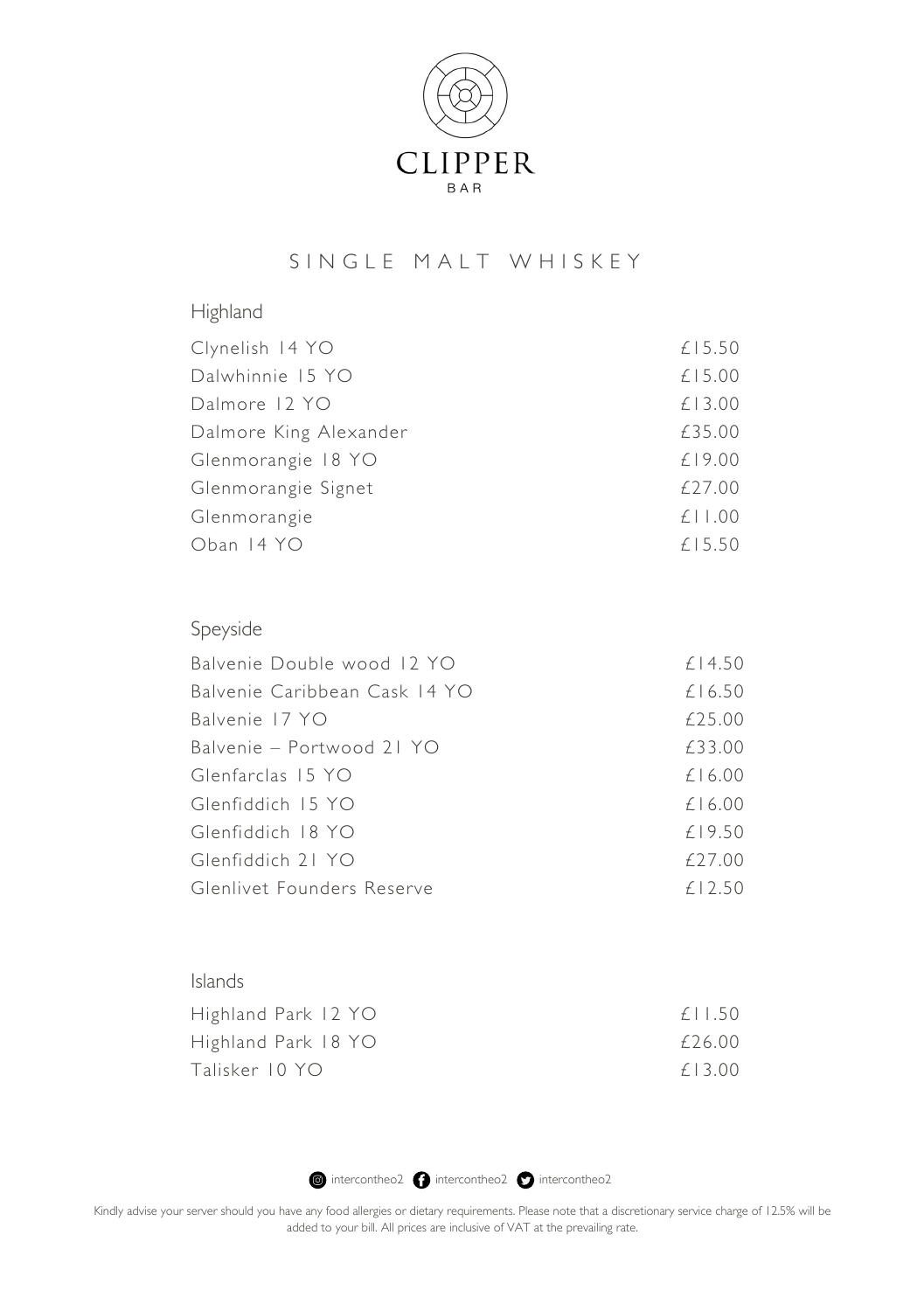

## W H I S K E Y

| <b>Blended Scotch Whiskey</b>     |             |
|-----------------------------------|-------------|
| Chivas Regal 12 YO                | £11.50      |
| Chivas Regal 18 YO                | £16.50      |
| Johnnie Walker Black Label        | $£$   $.00$ |
| Johnnie Walker Blue Label         | £42.00      |
| Johnnie Walker Gold Label Reserve | £14.50      |
| The Famous Grouse                 | £10.50      |
| Monkey Shoulder                   | £11.50      |

| £14.50      |
|-------------|
| $£$   $.00$ |
| $£$   $.00$ |
| $£$   $.00$ |
| £16.00      |
| £12.00      |
| £11.50      |
| £13.00      |
|             |

| Irish Whiskey                |                 |
|------------------------------|-----------------|
| Bushmills Malt 10 YO         | $£$   $1.50$    |
| Connemara Peated Single Malt | £14.00          |
| lameson                      | $£$   $\pm$ .00 |
| Pogues Irish Whiskey         | £15.00          |
| Tullamore Dew 12 YO          | £18.00          |

**intercontheo2 intercontheo2** intercontheo2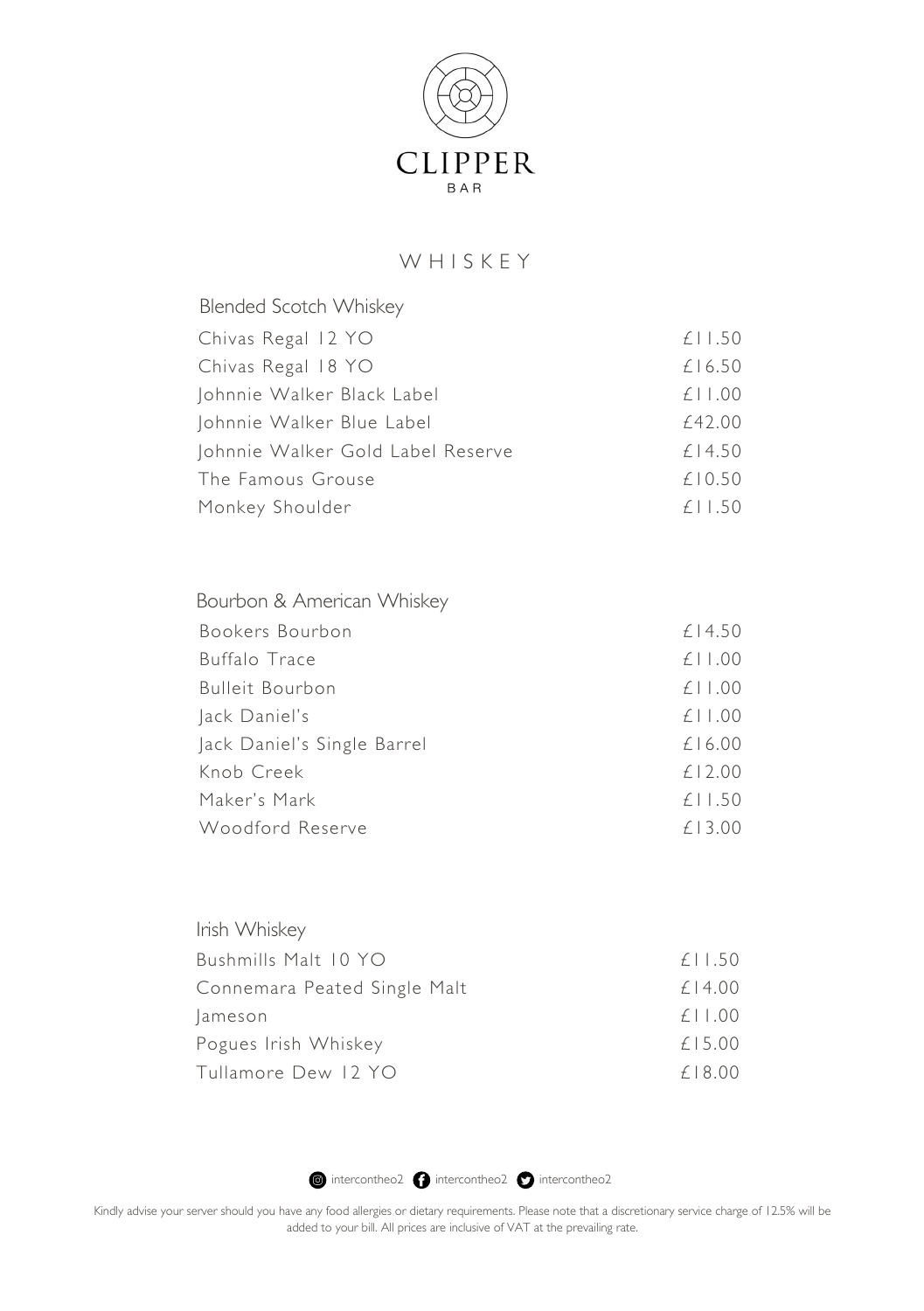

# W H I S K E Y

| Rest of The World     |       |              |
|-----------------------|-------|--------------|
| Penderyn              | Wales | $f \perp 00$ |
| Nikka from the barrel | lapan | £16.00       |
| Togouchi 12           | apan  | f18.00       |

| Rye Whiskey          |               |        |
|----------------------|---------------|--------|
| Canadian Club Canada | Canada        | £11.50 |
| <b>Bulleit Rye</b>   | United States | £11.50 |
| Wild Turkey Straight | United States | £12.50 |
| Sazerac Straight     | United States | £13.00 |

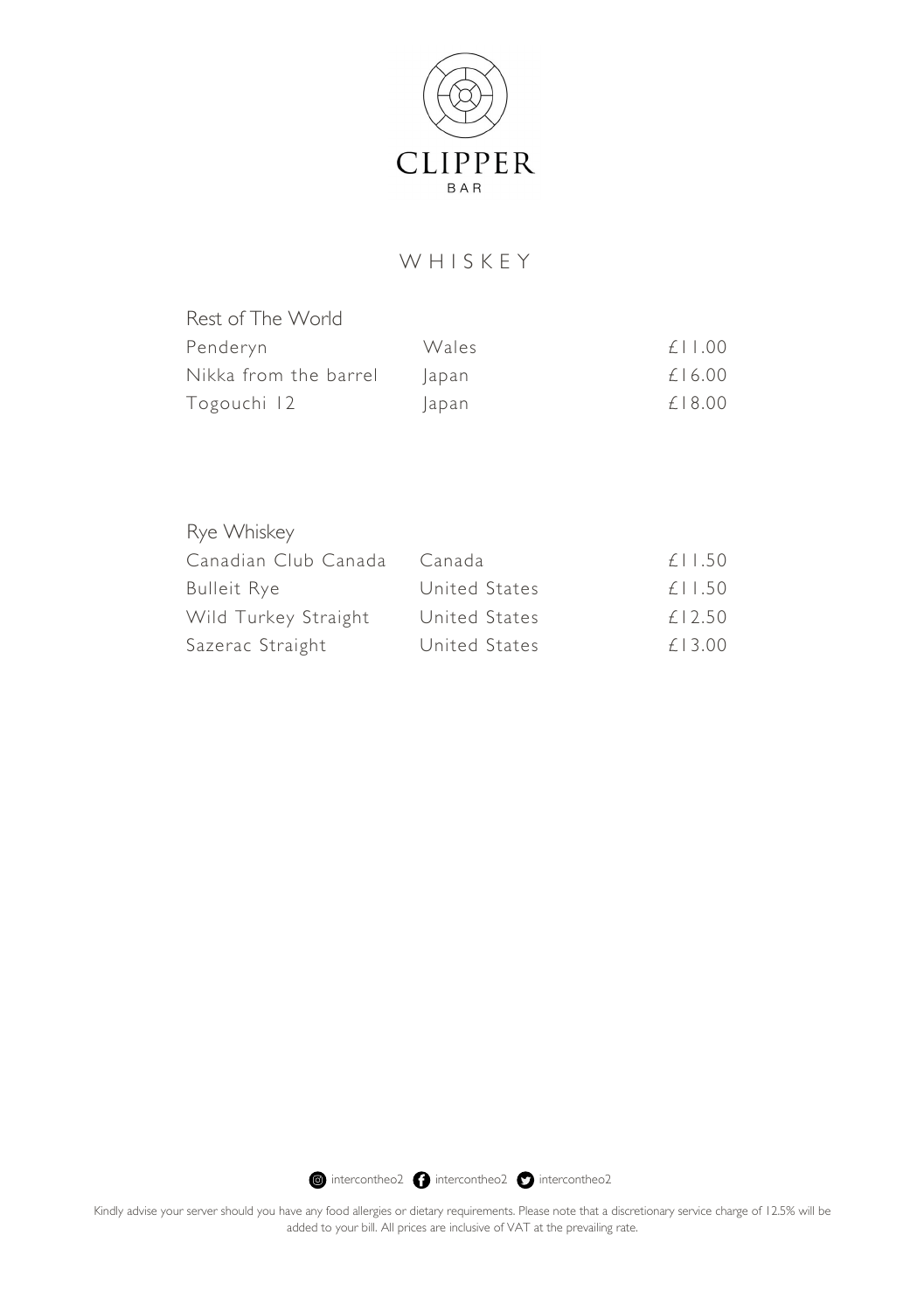

# C O G N A C

| £155.00 |
|---------|
| £99.00  |
| £16.00  |
| £11.00  |
| £13.50  |
| £25.00  |
| £18.00  |
| £230.00 |
| £34.00  |
| £14.50  |
| £250.00 |
|         |

# A R M A G N A C

| Baron de Sigognac 20 YO       | £20.00 |
|-------------------------------|--------|
| Baron de Sigognac XO Platinum | £23.00 |
| Janneau VSOP Armagnac         | £13.00 |

### B R A N D Y & C A L V A D O S

| Boulard Grand Solage Calvados | £10.00 |
|-------------------------------|--------|
| Metaxa 12 Star                | £15.00 |

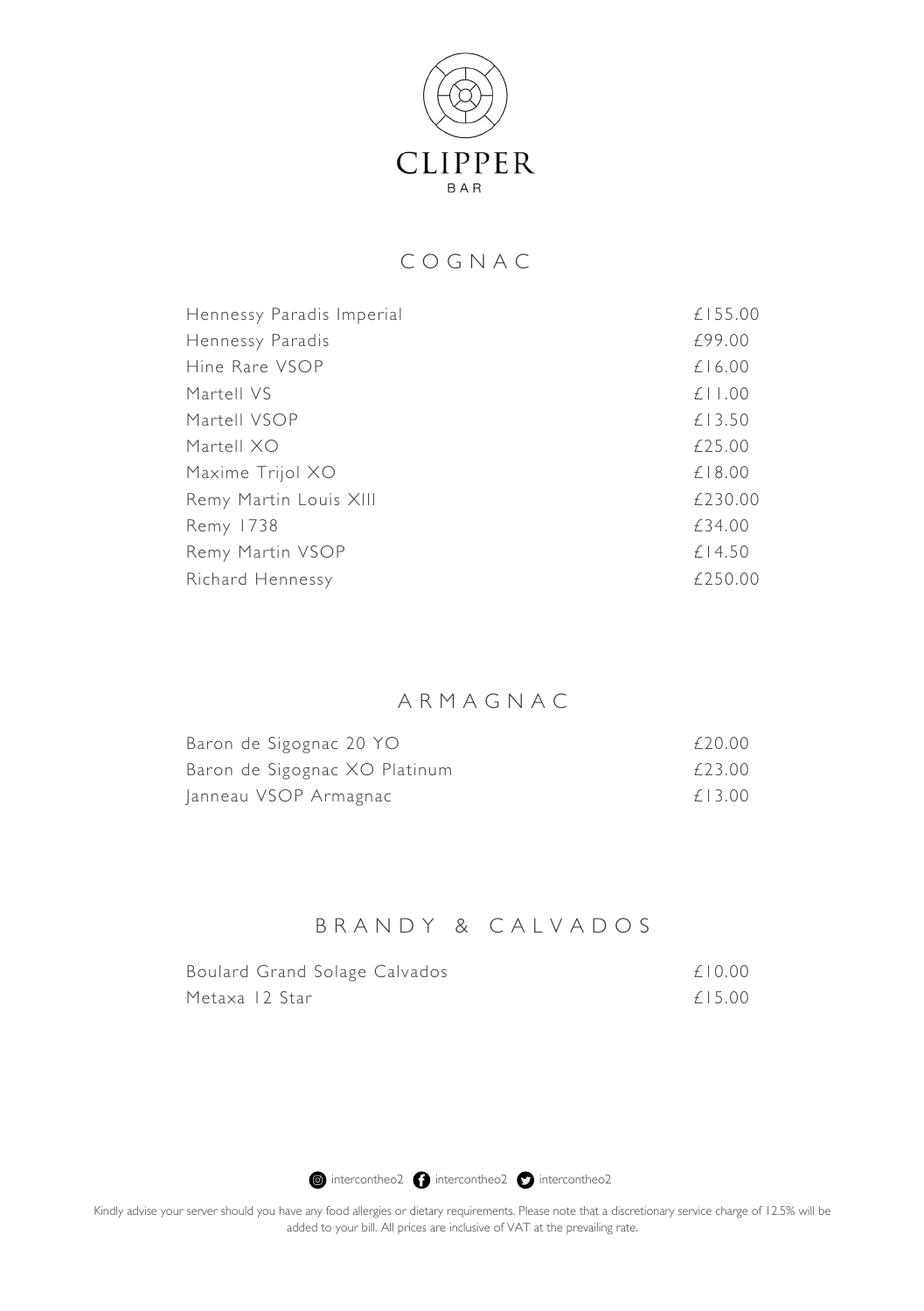

## B O T T L E D B E E R & C I D E R

| Peroni                          | Italy   | £6.50 |
|---------------------------------|---------|-------|
| Corona                          | Mexico  | £6.50 |
| Meantime Lager                  | U.K.    | £7.50 |
| Staropramen                     | Czechia | £6.00 |
| Blue Moon                       | Belgium | £6.00 |
| Goose Island IPA                | U.S.A.  | £7.00 |
| Spitfire England Amber Ale      | U.K.    | £7.00 |
| White Shield IPA                | U.K.    | £7.00 |
| Erdinger Weissbier              | Germany | £7.00 |
| Erdinger Alkoholfrei (0.5% ABV) | Germany | £6.00 |
| Aspall Cider                    | U.K.    | £7.00 |

# D R A U G H T B E E R

| Coors Light | USA     | £7.50 |
|-------------|---------|-------|
| Prayha      | Czechia | £7.50 |
| Guinness    | Ireland | £7.50 |

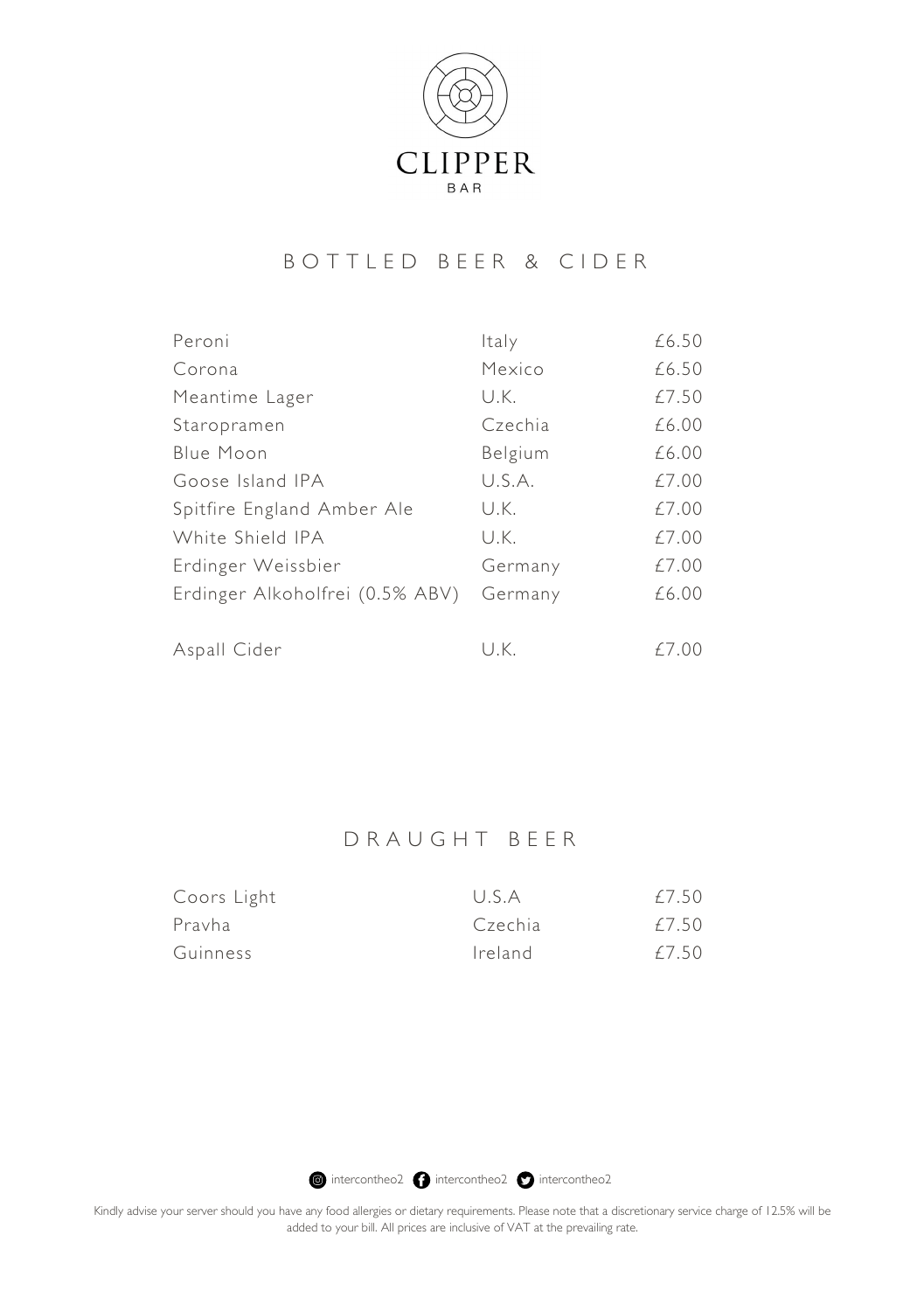

# S O F T D R I N K S & W A T E R

| Tonic, Slim Line Tonic, Bitter Lemon          | 200 ml £3.50 |  |
|-----------------------------------------------|--------------|--|
| Ginger Ale, Ginger Beer, Lemonade, Soda Water | 200 ml £3.50 |  |
| Coke, Diet-Coke, Coke Zero                    | 200 ml £3.50 |  |
|                                               |              |  |
| <i>luices</i>                                 | 250 ml £5.50 |  |
| Red Bull, Red Bull Sugar-free                 | 250 ml £5.50 |  |
|                                               | 350 ml £3.50 |  |
| Hildon Still, Sparkling Water                 | 750 ml £5.00 |  |
| Hildon Still, Sparkling Water                 |              |  |

## H O T B E V E R A G E S

| Espresso                                | £4.50 |
|-----------------------------------------|-------|
| Americano, Cappuccino, Double espresso, | £5.00 |
| Flat White, Latte                       | £5.00 |
| Pot of Tea                              | f5.00 |

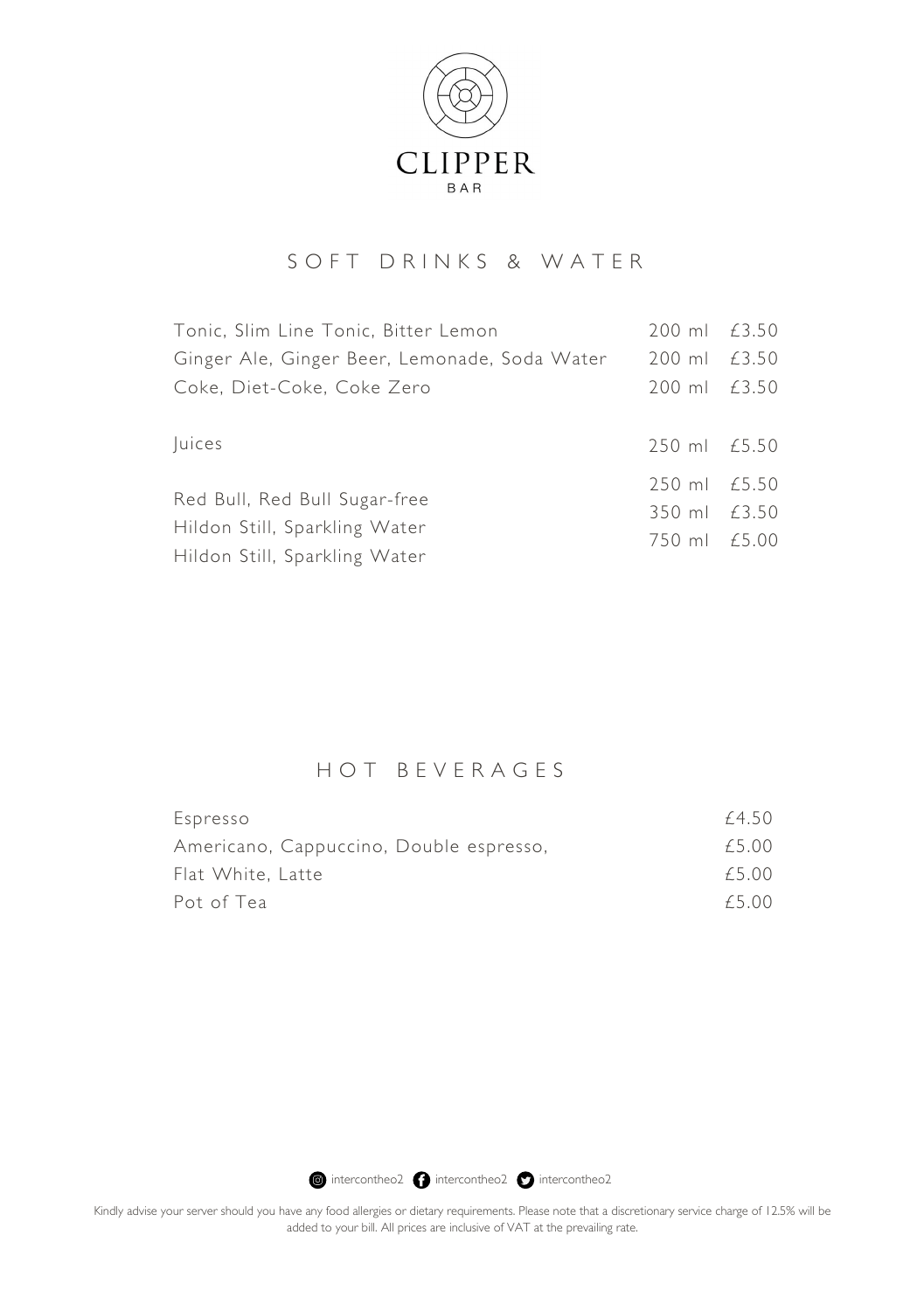

For the benefit of our guests, a guideline of the alcoholic strength of all beverages is as follows:

Alcohol by Volume:

Champagne 12.0% - 13.0% White Wine 12.0% - 14.5% Red Wine 12.0% - 14.5% Dessert/Sweet Wine 3.5% - 14.5% Fortified Wine 12.0% - 22.5% Beers 4.2% - 8.5% Vermouth 14.8% - 18.0% Campari 25.0% Sherry 12.0% - 22.5% Gin 37.5% - 57.7% Vodka 37.5% - 40.0% Rum 37.5% - 43.0% Cognac 35.0% - 47.0% Whisky 40.0% - 60.8%

The Clipper Bar encourages responsible drinking. In accordance with the Weights and Measures Act 1995, the measure for the sale of spirits and liqueurs on the premises is 50ml; 25ml available on request. Fortified Wines / Port & Sherry 100 ml. Coravin selection by the glass 50ml-125ml. Wines by the glass 175ml; 125ml and 250ml available on request. Champagne and Sweet Wine by the glass 125ml.

Draught beer served by pint; half pint available on request.